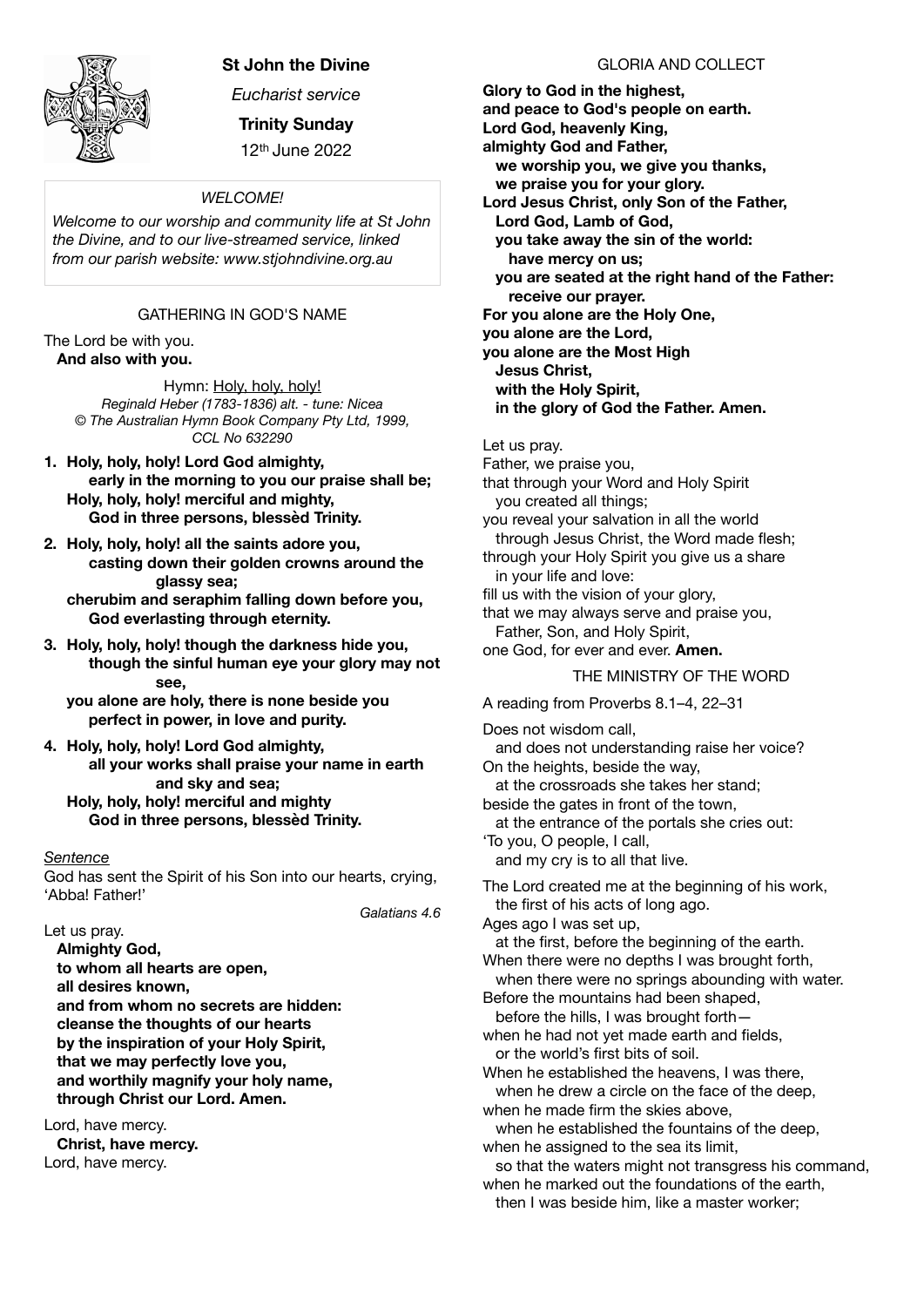and I was daily his delight, rejoicing before him always, rejoicing in his inhabited world and delighting in the human race.

May your word live in us, **and bear much fruit to your glory.** 

#### Psalm 8

- *<sup>1</sup>* O Lord our Governor: how glorious is your name in all the earth!
- *<sup>2</sup>* **Your majesty above the heavens is yet recounted: by the mouths of babes and sucklings.**
- *<sup>3</sup>* You have founded a strong defence against your adversaries: to quell the enemy and the avenger.
- *<sup>4</sup>* **When I consider your heavens, the work of your fingers: the moon and the stars which you have set in order,**
- *<sup>5</sup>* What are we, that you should be mindful of us: what are we, that you should care for us?
- *<sup>6</sup>* **Yet you have made us little less than gods: and have crowned us with glory and honour.**
- *<sup>7</sup>* You have given us dominion over your handiwork: and have put all things in subjection beneath our feet,
- *<sup>8</sup>* **All sheep and oxen: and all the creatures of the field,**
- *<sup>9</sup>* The birds of the air and the fish of the sea: and everything that moves in the pathways of the great waters.
- *<sup>10</sup>* **O Lord our Governor: how glorious is your name in all the earth!**

A reading from Paul's letter to the church in Rome 5.1–5

Therefore, since we are justified by faith, we have peace with God through our Lord Jesus Christ, through whom we have obtained access to this grace in which we stand; and we boast in our hope of sharing the glory of God. And not only that, but we also boast in our sufferings, knowing that suffering produces endurance, and endurance produces character, and character produces hope, and hope does not disappoint us, because God's love has been poured into our hearts through the Holy Spirit that has been given to us.

#### May your word live in us, **and bear much fruit to your glory.**

Hymn: Father, Lord! We give you adoration *Peter Nardone (b.1965) - tune: Hurst Green © Peter Nardone, CCL No 632290* 

**1. Father, Lord! We give you adoration who, through the gift of life, yourself have given. Hold us in light, keep clear our sight, give us the vision of your glorious way.** 

- **2. Jesus, Son! You taught by your example, that we on earth should live to sing your love. Teach us to pray, help us to stay close to the way which you to us have shown.**
- **3. Spirit, God! You came to the disciples, filled them with love and light for all to see. Keep us aware, through love and care, you are the way by which we live our lives.**
- **4. Holy Three! and greater than the heavens, power overwhelming, greater than the earth. Save us through love, and, from above, your way will prove to us the life of love.**

The Lord be with you.

**And also with you.** 

Hear the Gospel of our Lord Jesus Christ according to St John 16.12–15

## **Glory to you Lord Jesus Christ**

Jesus said to his disciples: 'I still have many things to say to you, but you cannot bear them now. When the Spirit of truth comes, he will guide you into all the truth; for he will not speak on his own, but will speak whatever he hears, and he will declare to you the things that are to come. He will glorify me, because he will take what is mine and declare it to you. All that the Father has is mine. For this reason I said that he will take what is mine and declare it to you.'

This is the Gospel of the Lord, **praise to you Lord Jesus Christ.**

*Sermon* 

## NICENE CREED

Let us together affirm the faith of the Church:

**We believe in one God, the Father, the almighty, maker of heaven and earth, of all that is, seen and unseen.**

- **We believe in one Lord, Jesus Christ, the only Son of God, eternally begotten of the Father, God from God, Light from Light, true God from true God, begotten, not made, of one being with the Father; through him all things were made. For us and for our salvation**
- **he came down from heaven, was incarnate of the Holy Spirit and the virgin Mary and became truly human.**
- **For our sake he was crucified under Pontius Pilate; he suffered death and was buried.**
- **On the third day he rose again in accordance with the Scriptures; he ascended into heaven and is seated at the right hand of the Father.**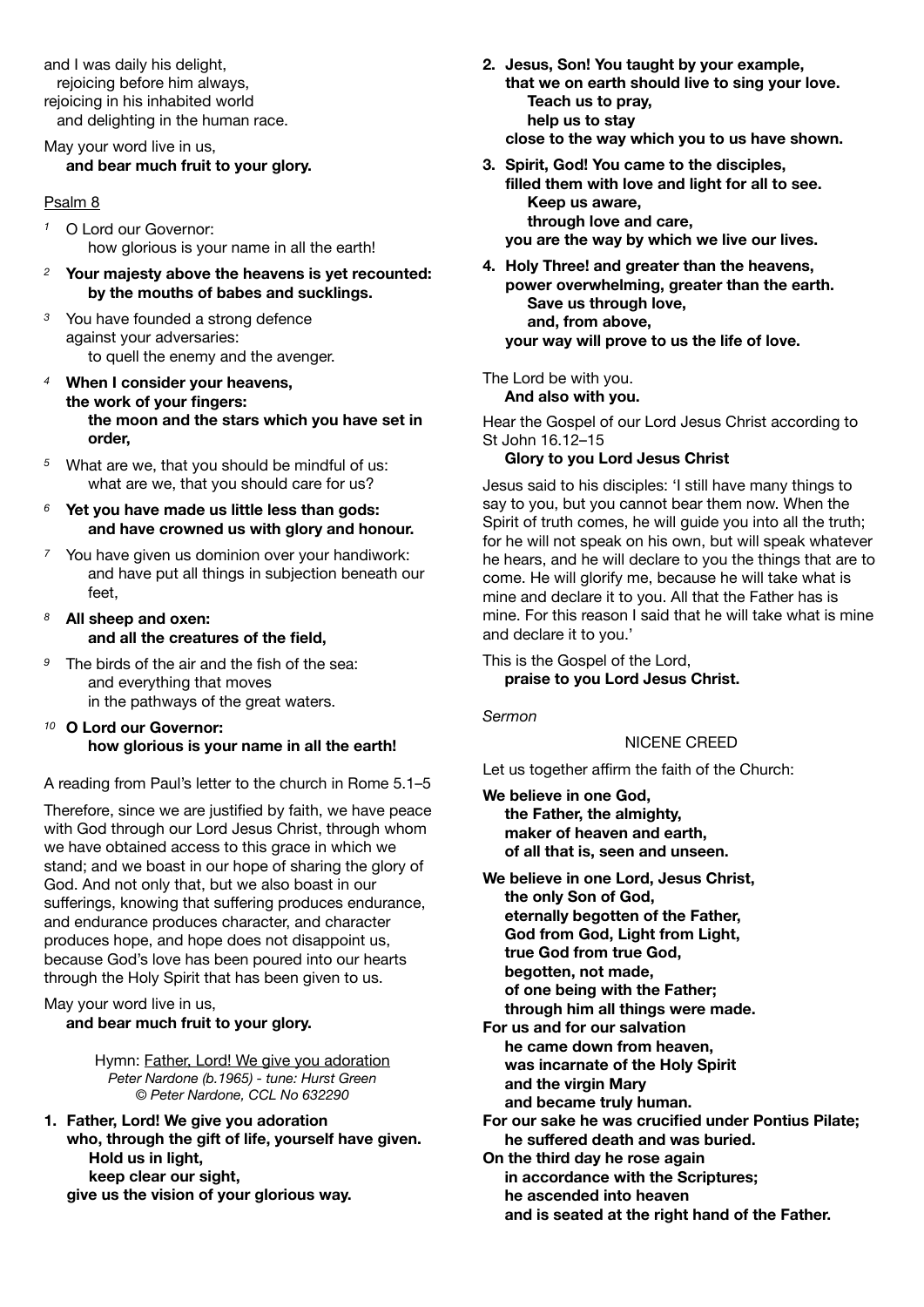**He will come again in glory to judge the living and the dead and his kingdom will have no end.**

**We believe in the Holy Spirit, the Lord, the giver of life, who proceeds from the Father and the Son, who with the Father and the Son is worshipped and glorified, who has spoken through the prophets. We believe in one holy catholic and apostolic Church.**

**We acknowledge one baptism for the forgiveness of sins.**

**We look for the resurrection of the dead, and the life of the world to come. Amen.** 

## THE PRAYERS OF THE PEOPLE

Let us pray for the world and for the Church.

*Response:*  Lord, in your mercy,  **hear our prayer.** 

Almighty God, you have promised to hear our prayers.  **Grant that what we have asked in faith we may by your grace receive, through Jesus Christ our Lord. Amen.** 

#### CONFESSION AND ABSOLUTION

God the Father forgives us in Christ and heals us by the Holy Spirit. Let us therefore put away all anger and bitterness, all slander and malice, and confess our sins to God our redeemer. *cf Ephesians 4.30,32* 

## **Merciful God,**

 **our maker and our judge, we have sinned against you in thought, word, and deed, and in what we have failed to do: we have not loved you with our whole heart; we have not loved our neighbours as ourselves; we repent, and are sorry for all our sins. Father, forgive us. Strengthen us to love and obey you in newness of life; through Jesus Christ our Lord. Amen.**

Almighty God, who has promised forgiveness to all who turn to him in faith: pardon you and set you free from all your sins, strengthen you in all goodness and keep you in eternal life, through Jesus Christ our Lord. **Amen.**

#### THE GREETING OF PEACE

Peace to you from God our heavenly Father. Peace to you from his Son Jesus Christ, who is our peace.

Peace from the Holy Spirit, the life-giver.

The peace of the triune God be always with you  **and also with you.** 

Offertory hymn: Father, Lord of earth and heaven *James Quinn, SJ (1919-2010) - tune: Stuttgart © Continuum International Publishing Group Ltd, 1969, CCL No 632290* 

- **1. Father, Lord of earth and heaven, King to whom all gifts belong, give your greatest gift, your Spirit, God the holy, God the strong.**
- **2. Son of God, enthroned in glory, send your promised gift of grace; make your Church your holy temple, God the Spirit's dwelling-place.**
- **3. Spirit, come in peace descending as at Jordan, heavenly dove; seal your Church as God's anointed, set our hearts on fire with love.**
- **4. Stay among us, God the Father, stay among us, God the Son, stay among us, Holy Spirit: dwell within us, make us one.**

Holy God, holy and strong, holy and immortal, give us the bread of everlasting life, and make us branches of the true vine.

## **Amen.**

#### THE GREAT THANKSGIVING

The Lord be with you.  **And also with you.** Lift up your hearts.  **We lift them to the Lord.** Let us give thanks to the Lord our God.  **It is right to give our thanks and praise.**

All glory and honour be yours always and everywhere, mighty Creator, everliving God.

We give you thanks and praise for your Son, our Saviour Jesus Christ, who by the power of your Spirit was born of Mary and lived as one of us. By his death on the cross and rising to new life,

 he offered the one true sacrifice for sin and obtained an eternal deliverance for his people. Through him, you have revealed to us your glory

in the community of your love, three persons, one God, ever to be worshipped and adored.

Therefore with angels and archangels, and with all the company of heaven, we proclaim your great and glorious name, for ever praising you and saying:

**Holy, holy, holy Lord, God of power and might, Heaven and earth are full of your glory.**

**Hosanna in the highest.**

**Blessed is he who comes in the name of the Lord. Hosanna in the highest.**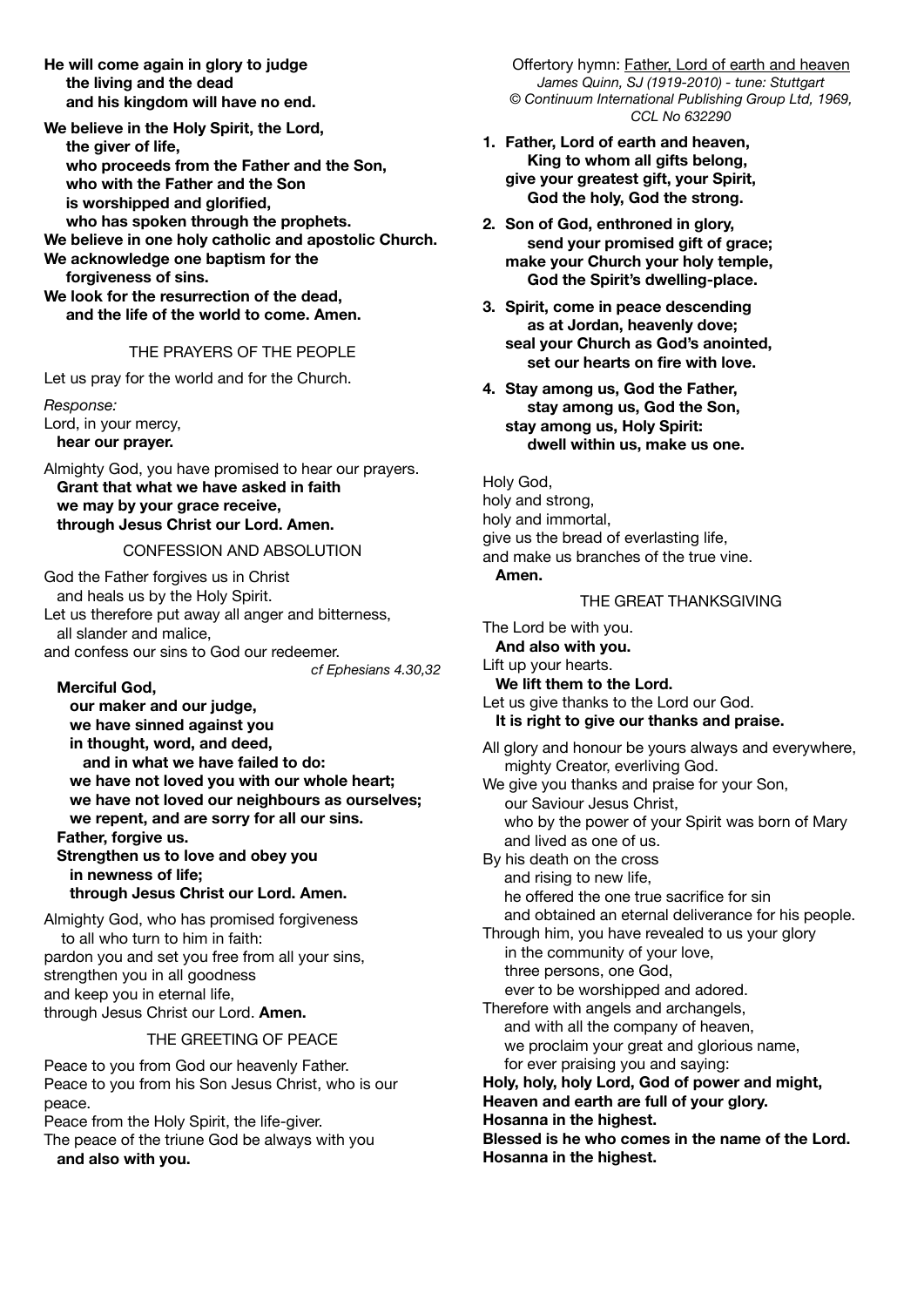Merciful God, we thank you for these gifts of your creation, this bread and wine, and we pray that by your Word and Holy Spirit, we who eat and drink them may be partakers of Christ's body and blood. On the night he was betrayed Jesus took bread; and when he had given you thanks

he broke it, and gave it to his disciples, saying, 'Take, eat. This is my body given for you. Do this in remembrance of me.'

After supper, he took the cup, and again giving you thanks he gave it to his disciples, saying, 'Drink from this, all of you. This is my blood of the new covenant shed for you and for many for the forgiveness of sins. Do this, as often as you drink it, in remembrance of me.'

Let us proclaim the mystery of faith: **Christ has died. Christ is risen. Christ will come again.**

Therefore we do as our Saviour has commanded: proclaiming his offering of himself made once for all upon the cross, his mighty resurrection and glorious ascension, and looking for his coming again, we celebrate, with this bread and this cup, his one perfect and sufficient sacrifice for the sins of the whole world.

Renew us by your Holy Spirit, unite us in the body of your Son, and bring us with all your people into the joy of your eternal kingdom; through Jesus Christ our Lord, with whom, and in whom, in the fellowship of the Holy Spirit, we worship you, Father, in songs of never-ending praise: **Blessing and honour and glory and power are yours for ever and ever. Amen.**

Being made one by the power of the Spirit, as our Saviour taught us, so we pray **Our Father in heaven, hallowed be your name, your kingdom come, your will be done, on earth as in heaven. Give us today our daily bread. Forgive us our sins as we forgive those who sin against us. Save us from the time of trial and deliver us from evil. For the kingdom, the power, and the glory are yours now and for ever. Amen.** 

## THE BREAKING OF THE BREAD AND THE COMMUNION

We break this bread to share in the body of Christ. We who are many are one body, **for we all share in the one bread.** 

## **Jesus, Lamb of God, have mercy on us. Jesus, bearer of our sins, have mercy on us. Jesus, redeemer of the world, grant us your peace.**

The gifts of God for the people of God. Come let us take this holy sacrament of the body and blood of Christ in remembrance that he died for us, and feed on him in our hearts by faith with thanksgiving.

*Please come forward to receive communion or a blessing.* 

## SENDING OUT GOD'S PEOPLE

Let us pray. Almighty and eternal God, you have revealed yourself as Father, Son and Holy Spirit, and live and reign in the perfect unity of love: hold us firm in this faith, that we may know you in all your ways and evermore rejoice in your eternal glory, who are three persons yet one God, now and forever. **Amen.**

Father, **we offer ourselves to you as a living sacrifice through Jesus Christ our Lord. Send us out in the power of your Spirit to live and work to your praise and glory.** 

Hymn: Father all-loving and ruling in majesty *Patrick Robert Norman Appleford (b.1925) alt. tune: Was Lebet - © The Australian Hymn Book Company Pty Ltd, 1999, CCL No 632290* 

- **1. Father all-loving and ruling in majesty, judgment is yours, and condemns all our pride; stir up our rulers and people to penitence, sorrow for sins that for vengeance have cried.**
- **2. Blessèd Lord Jesus, born humbly in poverty, sharing a stable with beasts at your birth, stir us to work for your justice and charity, truly to care for the poor upon earth.**
- **3. Come, Holy Spirit, create in us holiness, lift up our lives to your standard of right; stir every will to new ventures of faithfulness, flood the whole church with your glorious light.**
- **4. Holiest Trinity, perfect in unity, bind in your love every nation and race: may we adore you for time and eternity, Father, Redeemer and Spirit of grace.**

# BLESSING & DISMISSAL

God the Father, who first loved us and made us accepted in the beloved Son, bless you. **Amen.**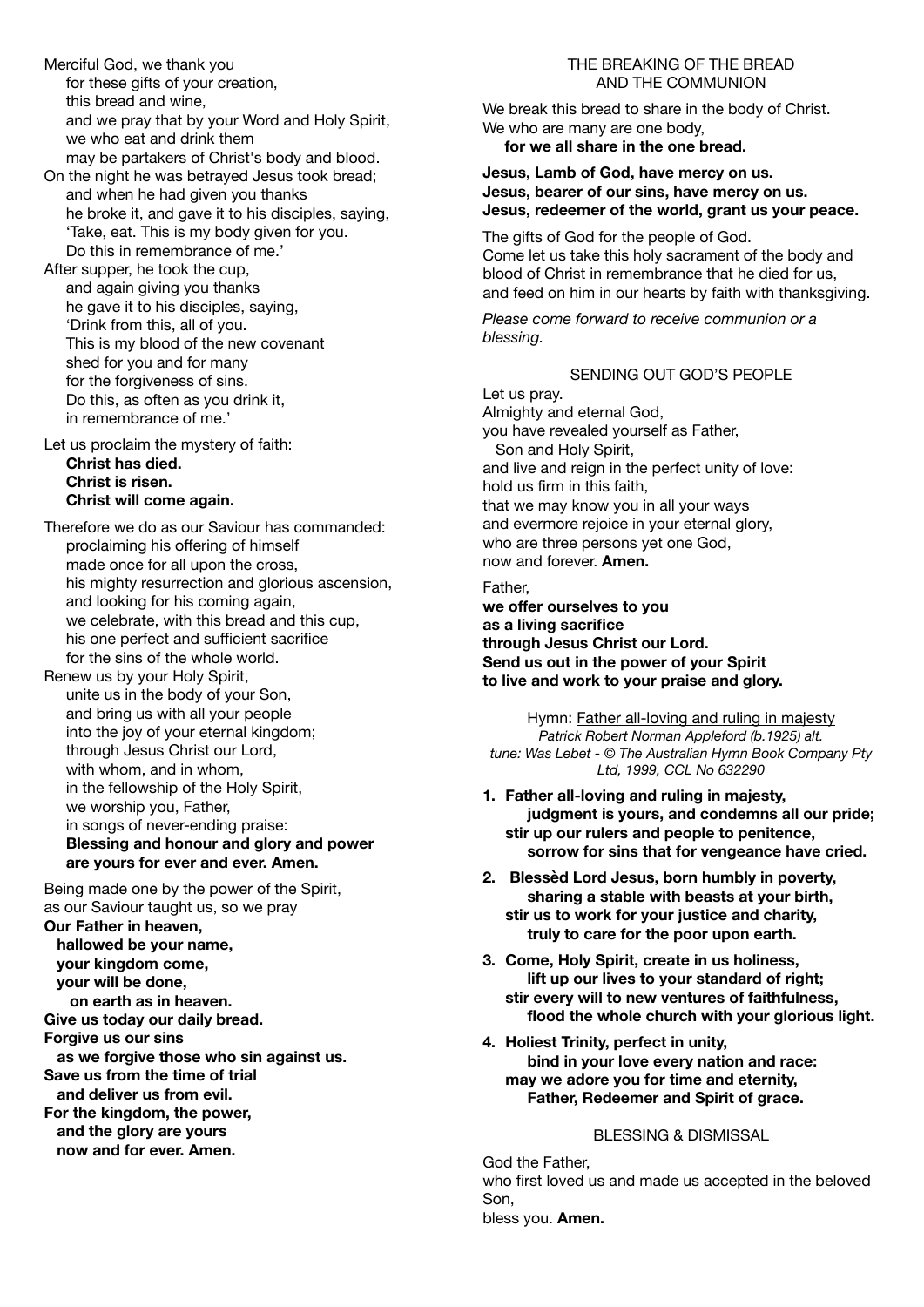## God the Son,

who loved us and washed us from our sins in his own blood,

bless you. **Amen.**

God the Holy Spirit, who sheds abroad the love of God in our hearts, bless you. **Amen.**

The blessing of the one true God, to whom be all love and all glory for time and eternity, come down upon you and remain with you always. **Amen.**

Go in peace to love and serve the Lord: **In the name of Christ. Amen.**

#### **Permissions**

- Service excerpts: **•** *A Prayer Book for Australia* © 1995 The Anglican Church of Australia Trust Corporation
- **•** *Common Worship* © 2006 The Archbishops' Council

The Scripture quotations contained herein are from *The New Revised Standard Version of the Bible, Anglicised Edition*, copyright 1989, 1995 by the Division of Christian Education of the National Council of the Churches of Christ in the United States of America, and are used by permission. All rights reserved.

CCLI Streaming Licence No. 129545

## THIS WEEK IN THE PARISH

| Sun 12th June Trinity Sunday                                         |       | 8am Eucharist<br>10am Eucharist (also live-streamed)<br>8pm AA meeting                                                                   |
|----------------------------------------------------------------------|-------|------------------------------------------------------------------------------------------------------------------------------------------|
| Mon 13 <sup>th</sup> June Vicar's day off<br>10.30am AI Anon meeting |       |                                                                                                                                          |
| Tue 14 <sup>th</sup> June 1pm AA meeting                             |       | 5.30pm community meal: TDRM<br>(St John's team to cook)                                                                                  |
| Wed 15 <sup>th</sup> June 10am                                       |       | Eucharist<br>5.30pm community meal: Winter Shelter<br>7.30pm NA meeting                                                                  |
| Thu 16 <sup>th</sup> June 10.30am AA meeting                         |       | 10.45amBUPA communion service<br>7.30pm AA meeting                                                                                       |
| Fri 17 <sup>th</sup> June                                            |       |                                                                                                                                          |
| Sat 18th June 7am AA meeting                                         |       | 9.30am Working bee<br>12pm Women's AA meeting<br>7pm Lai Christian Church                                                                |
|                                                                      | 8am — | Sun 19th June 2nd Sunday after Pentecost<br>Eucharist<br>10am Eucharist (also live-streamed)<br>11.30am Parish Council<br>8pm AA meeting |

#### **NOTICES**

#### **Rosters & working bee sign-up sheets**

Kindly add your names where relevant to the service rosters for June and July, and for the parish working bee on Saturday 18 June, 9.30am to 12.30pm.

## **Focus on Faith & Friendship**

This study group, hosted by Joan Sweet, is continuing to meet on Saturday mornings, 10.30am to 12 noon (except for Sat 18 June). All are invited to participate - call Joan for further information.

## **The Dining Room Mission**

It is St John's TDRM team's turn to cook again this coming Tuesday 14th June. This time we will be serving Corned Beef with mashed potato and winter vegetables. We haven't done this one for a while and it is always well received!

We will prepare the mashed potatoes and vegetables at the church on Tuesday, so I just need a couple of volunteers to cook the Corned Beef this time. If you can help with the cooking please let me know ASAP. I will purchase the meat and deliver it to you.

We also need some volunteers in the church kitchen on Tuesday afternoon to help with cooking the potatoes and vegetables, serving the meals and clearing up afterwards. Please let me know if you are able to help. *Cathy* 

## **Mission Business Plan Working Group report**

From the 2021 annual meeting reports:

*At the November 2021 meeting, parish council agreed to a Site Strategic Analysis and the establishment of the Mission Business Plan Working Group to oversee that. The Site Strategic Analysis will help us be informed about how we might more effectively benefit from the parish site holistically: vicarage, kindergarten, carpark, church, meeting room, front lawn. Such an analysis will help the parish find a sustainable path forwards - one that generates ongoing income from appropriate commercial opportunities, while at the same time promoting the mission of St John's.* 

Clemonte Advisory was engaged to undertake the Site Strategic Analysis, and in turn recommended we engage Tract for town planning advice - which parish council agreed to. Tract's report clarified a heritage overlay anomaly - the overlay is shown as over the kindergarten and vicarage rather than the church building - and resolving this has delayed progress.

The Mission Business Plan working group meets on an ad hoc basis as needed, and tabled the following summary at May's parish council meeting:

There have been two meetings recently, one with Maroondah Council and one with Clemonte, Tract and Diocesan Services staff. The meeting outcomes are:

a. The Heritage overlay is on the vicarage and kindergarten and is a technical error by Maroondah Council.